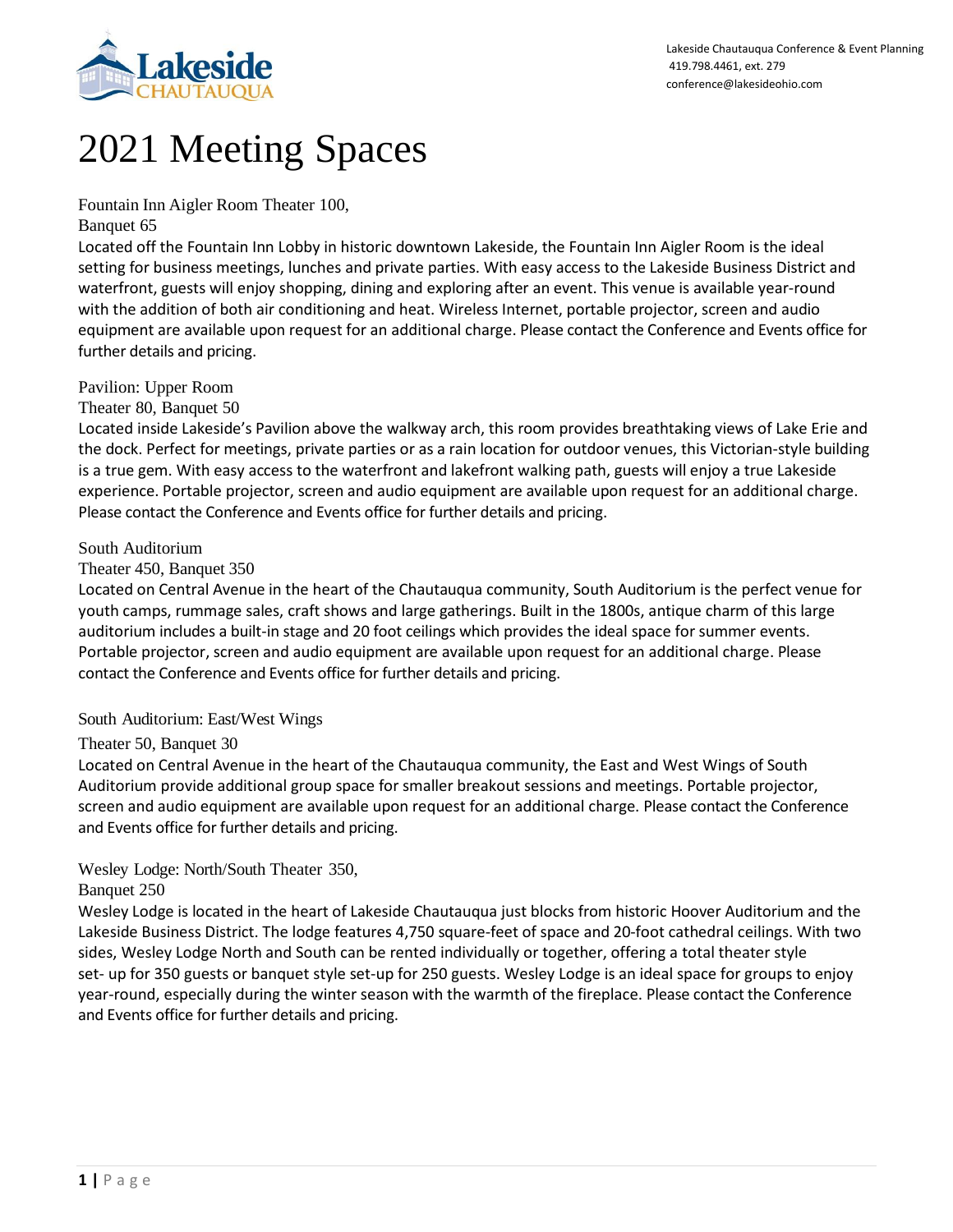

#### Train Station: Board Room Capacity 15

Located in the historic Lakeside Train Station, the Board Room's woodwork and character offer an elegant backdrop to any event. With convenient access to the nature/walking trail, guests can take off and explore the Lakeside Chautauqua grounds. The Board Room has an addition of air conditioning and heat, and can be rented year-round. Portable projector screen, portable projector and audio equipment are available upon request for an additional charge. Please contact the Conference and Events office for further details and pricing.

Train Station: Main Room Theater 70,

Banquet 40

Located in the historic Lakeside Train Station, the Main Room offers group space fit for business meetings, family gatherings, birthday parties and anniversaries. The Train Station boasts easy access to the nature/walking trail and parking for guests. The Main Room has an addition of air conditioning and heat, and can be rented year-round. Portable projector, screen and audio equipment are available upon request for an additional charge. Please contact the Conference and Events office for further details and pricing.

#### Wellness Center: Drackett Hall North/South

#### Theater 150, Banquet 100

Located at the new Grindley Aquatic & Wellness Campus on the corner of Sixth Street and Laurel Avenue, Drackett Hall offers a large banquet room that is ideal for wedding receptions, private parties, meetings, fitness classes and more. The main room can be divided into two rooms or combined into one large space that includes air conditioning and heating. The facility sits between a tree-lined Nature/Walking Trail to the south and the pool to the north, while beautiful landscaping surrounds the facility, providing natural views for your guests. This space also includes built in audio and visual equipment. Please contact the Conference and Events office for further details and pricing.

# 2021 Theaters

## Hoover Auditorium Capacity 2,600

Historic Hoover Auditorium meets the needs of larger groups visiting Lakeside Chautauqua. This massive structure accommodates up to 2,600 guests and includes A/V and sound capabilities with two projection screens and a large open stage. This space is ideal for large conferences and concerts and is open seasonally from May-September with limited scheduling. Additional projectors, screens and audio equipment are available upon request for an additional charge. Please contact the Conference and Events office for further details and pricing.

#### Orchestra Hall Capacity 225

Orchestra Hall, Lakeside's historic movie theater, is also available as a group meeting space seasonally from May-September. Located in the downtown Business District, Orchestra Hall accommodates 225 guests and includes a large stage area and piano. With easy access to shopping, dining and the waterfront, guests will enjoy a variety of activities after a special event. Projector, screen and audio equipment are available upon request for an additional charge. Please contact the Conference and Events office for further details and pricing.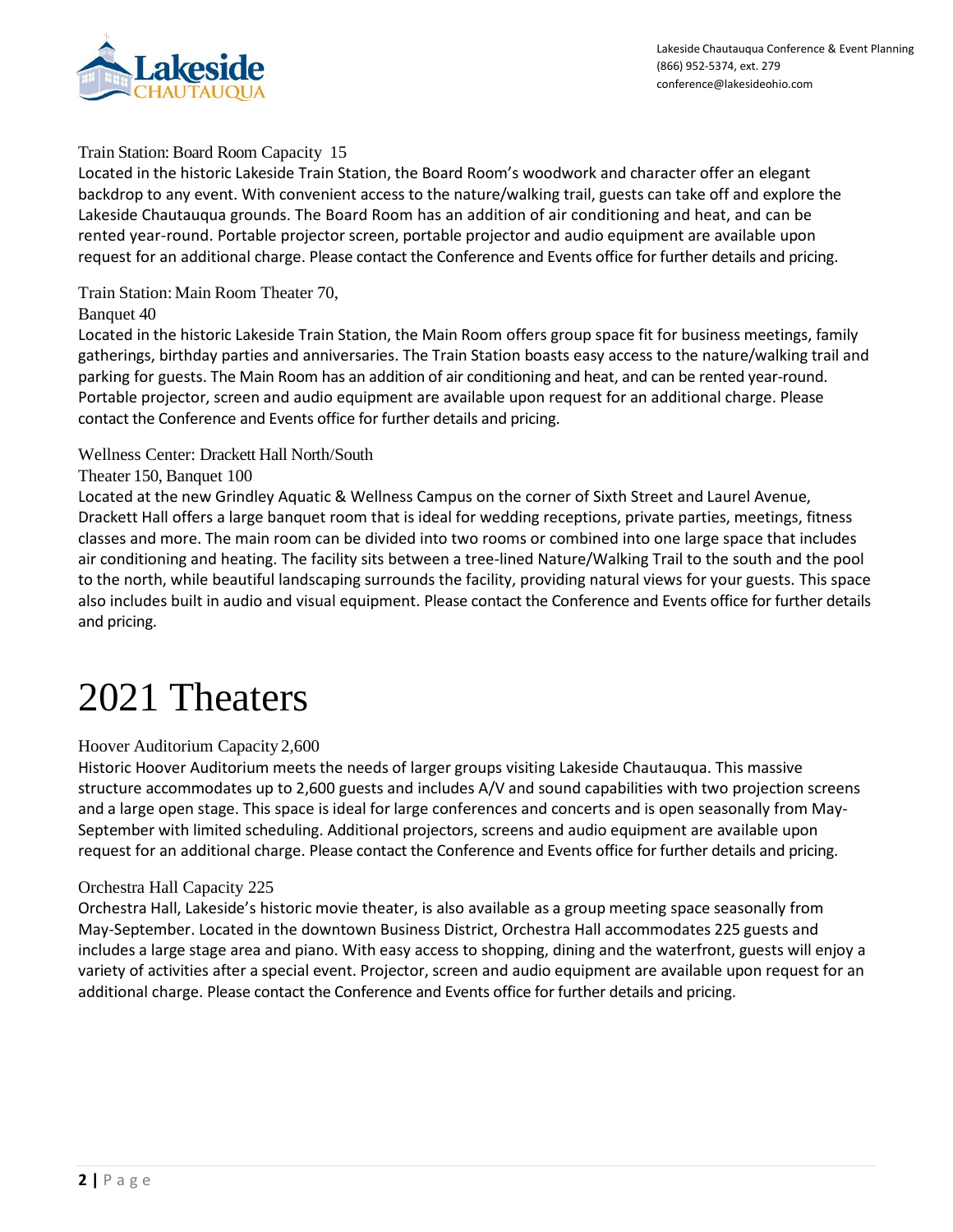

# 2021 Outdoor Areas

All outdoor event locations must reserve a rain location; rental fees apply for both venues.

## Chapel In The Woods Capacity 50

The Chapel in the Woods features a secluded, peaceful setting and natural surroundings. Located near the South Gate Welcome Center, the Chapel in the Woods is an ideal location for an outdoor wedding ceremony or intimate gathering. Bench seating accommodates more than 50 guests, and chairs can be rented for additional seating up to 300. Please contact the Conference and Events office for further details and pricing.

## Chautauqua Park

Capacity 200

Located on the corner of Poplar Avenue and Sixth Street, Chautauqua Park features a unique outdoor setting of beautiful gardens and 10 acres of wooded space. Home to a memorial garden, the natural surroundings of Chautauqua Park offer a place where the living can reflect and connect spiritually, loved ones can be remembered, special occasions can be celebrated and the beauty of nature can be embraced. The park can accommodate more than 200 guests for an outdoor wedding, memorial service, family gathering or special event. Portable projector, screen and audio equipment are available upon request for an additional charge, as well as a 20' x 40' tent rental or chair rental. Please contact the Conference and Events office for further details and pricing.

## Pavilion: East Deck

#### Theater 200, Banquet 100

Located on the east side of the Lakeside Pavilion, the East Deck provides stunning views of the Lake Erie Islands and the dock. This venue isthe ideal location for family gatherings, private parties and outdoor wedding ceremonies. Portable projector, screen and audio equipment are available upon request for an additional charge. Please contact the Conference and Events office for further details and pricing.

#### Pavilion: West Deck

## Theater 125, Banquet 80

Located on the west side of the Lakeside Pavilion, the West Deck provides stunning views of the Lake Erie Islands, dock and spectacular sunsets. This venue is the ideal location for family gatherings, private parties and outdoor wedding ceremonies. Portable projector, screen and audio equipment are available upon request for an additional charge. Please contact the Conference and Events office for further details and pricing.

## Steele Memorial Bandstand/Gazebo

#### Capacity 150

The Steele Memorial Bandstand, also known as the Gazebo, is beautifully situated on the waterfront in Central Park. A spectacular backdrop for a wedding or family reunion, the newly renovated Gazebo has bench seating that can easily accommodate up to 150 guests for a ceremony with additional chairs available to rent. The Gazebo's waterfront location provides easy access to the lakefront path, dock and Pavilion. Portable projector, screen and audio equipment are available upon request for an additional charge. Please contact the Conference and Events office for further details and pricing.